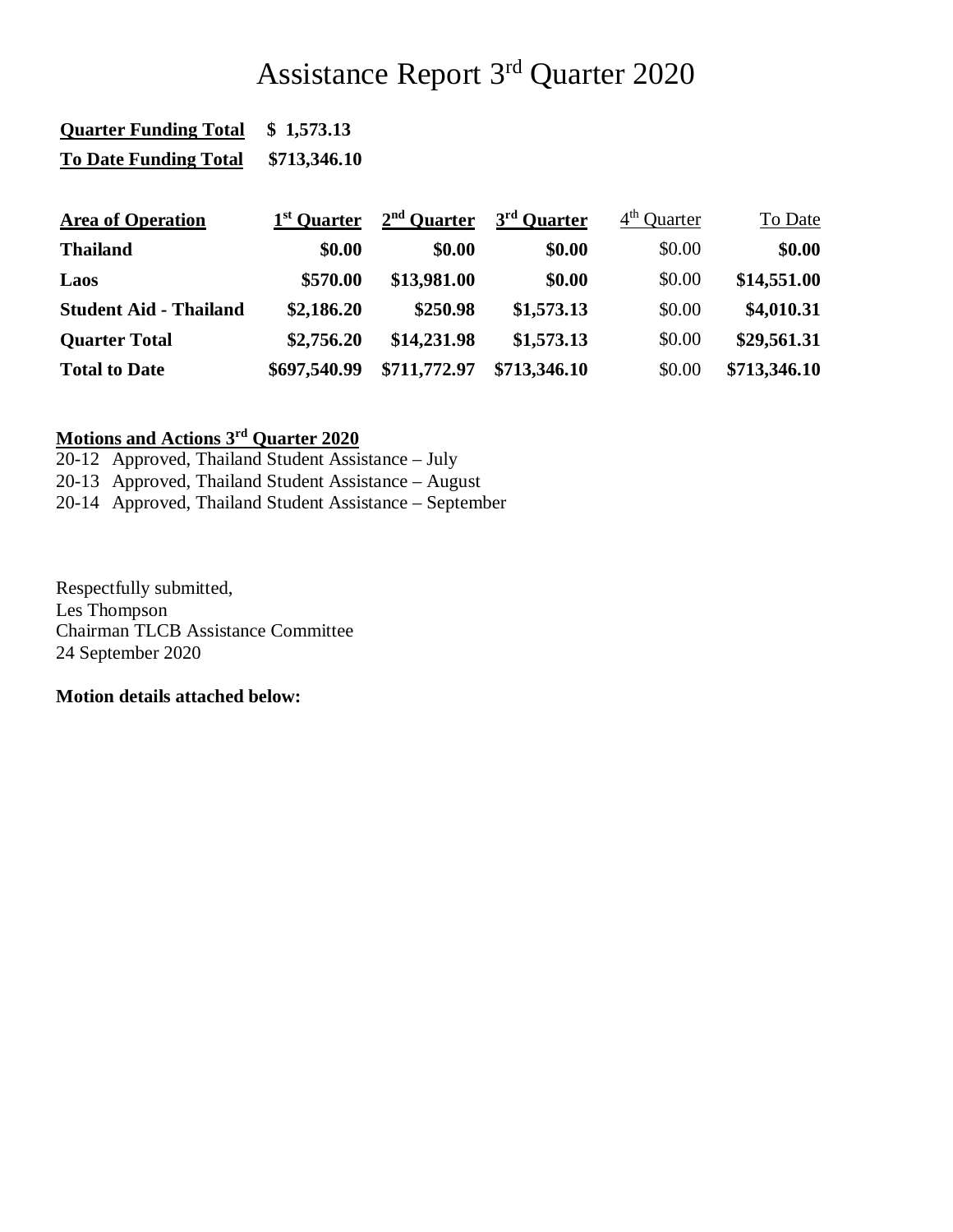Motion 20-12 Student Assistance Program - July Estimated Amount  $= $520.00$ Actual Amount  $= $534.55$ 

For Satawat Sri-in, I make the following motion: Move that 16,000 baht be approved for our continuing student assistance for July 2020.

College/University Students @ 2,000thb/month

- 1) Juthathip Siriwong 4th Year English Teaching
- 2) Nantawee Chanapoch 4th Year NPU
- 3) Darart Promarrak 3rd Year MCU
- 4) Thamonwan Thungnathad 3rd Year NPU
- 5) Nittaya Manasen 3rd Year NPU
- 6) Matchima Khanda 2nd Year Sakon Nakhon Rajabhat U (Mathmatics Teaching)
- 7) Achiraya Thiauthit 1st Year NPU
- 8) Sawini Manaonok 1st Year UBU

Total: 16,000thb

Exchange Rate on 23 June 2020 is 30.9THB per 1USD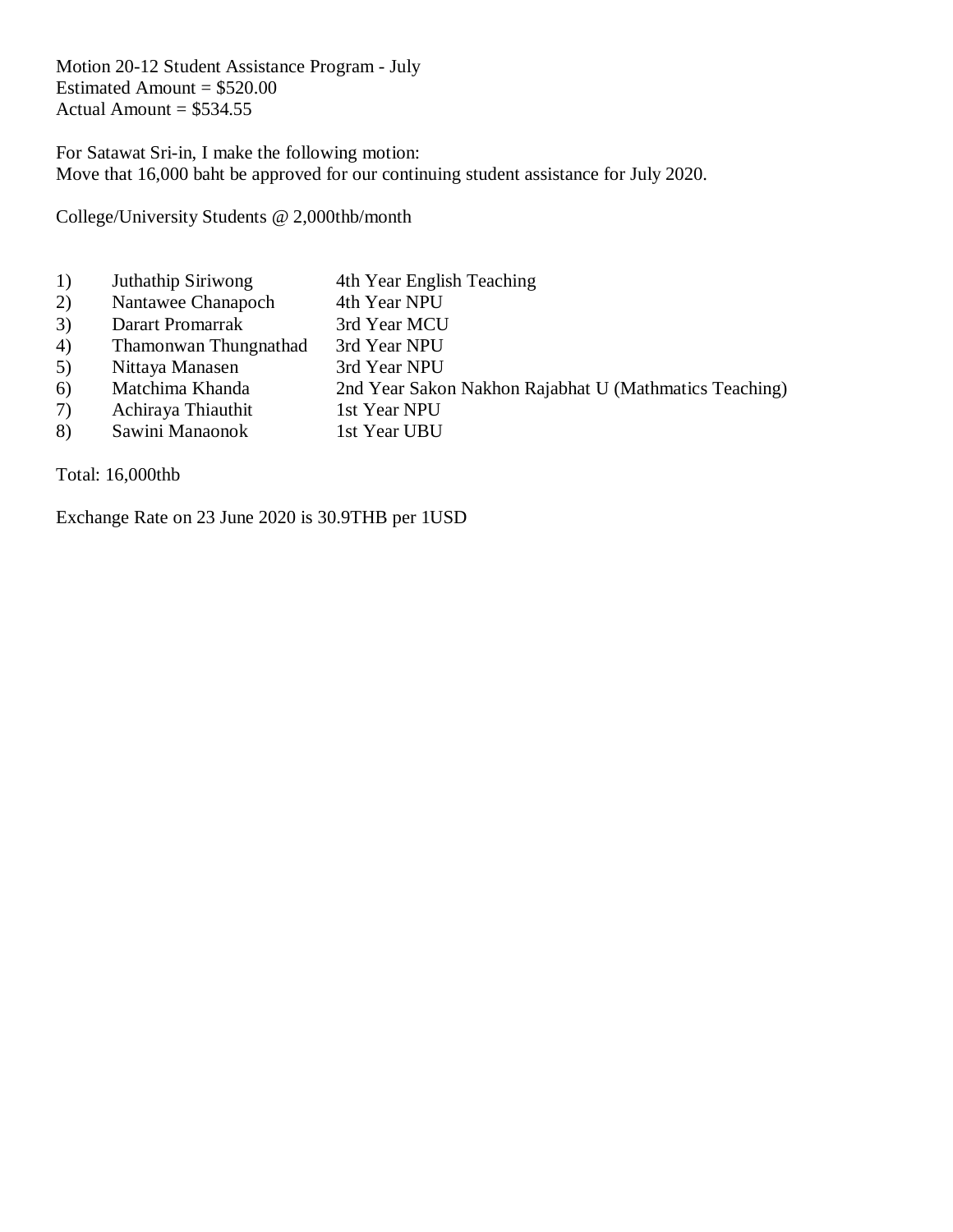Motion 20-13 Student Assistance Program - August Estimated Amount  $= $520.00$ Actual Amount  $= $520.54$ 

For Satawat Sri-in, I make the following motion: Move that 16,000 baht be approved for our continuing student assistance for August 2020.

College/University Students @ 2,000thb/month

- 1) Juthathip Siriwong 4th Year English Teaching
- 2) Nantawee Chanapoch 4th Year NPU
- 3) Darart Promarrak 3rd Year MCU
- 4) Thamonwan Thungnathad 3rd Year NPU
- 5) Nittaya Manasen 3rd Year NPU
- 6) Matchima Khanda 2nd Year Sakon Nakhon Rajabhat U (Mathmatics Teaching)
- 7) Achiraya Thiauthit 1st Year NPU
- 8) Sawini Manaonok 1st Year UBU

Total: 16,000thb

Exchange Rate on 30 July 2020 is 31.4THB per 1USD